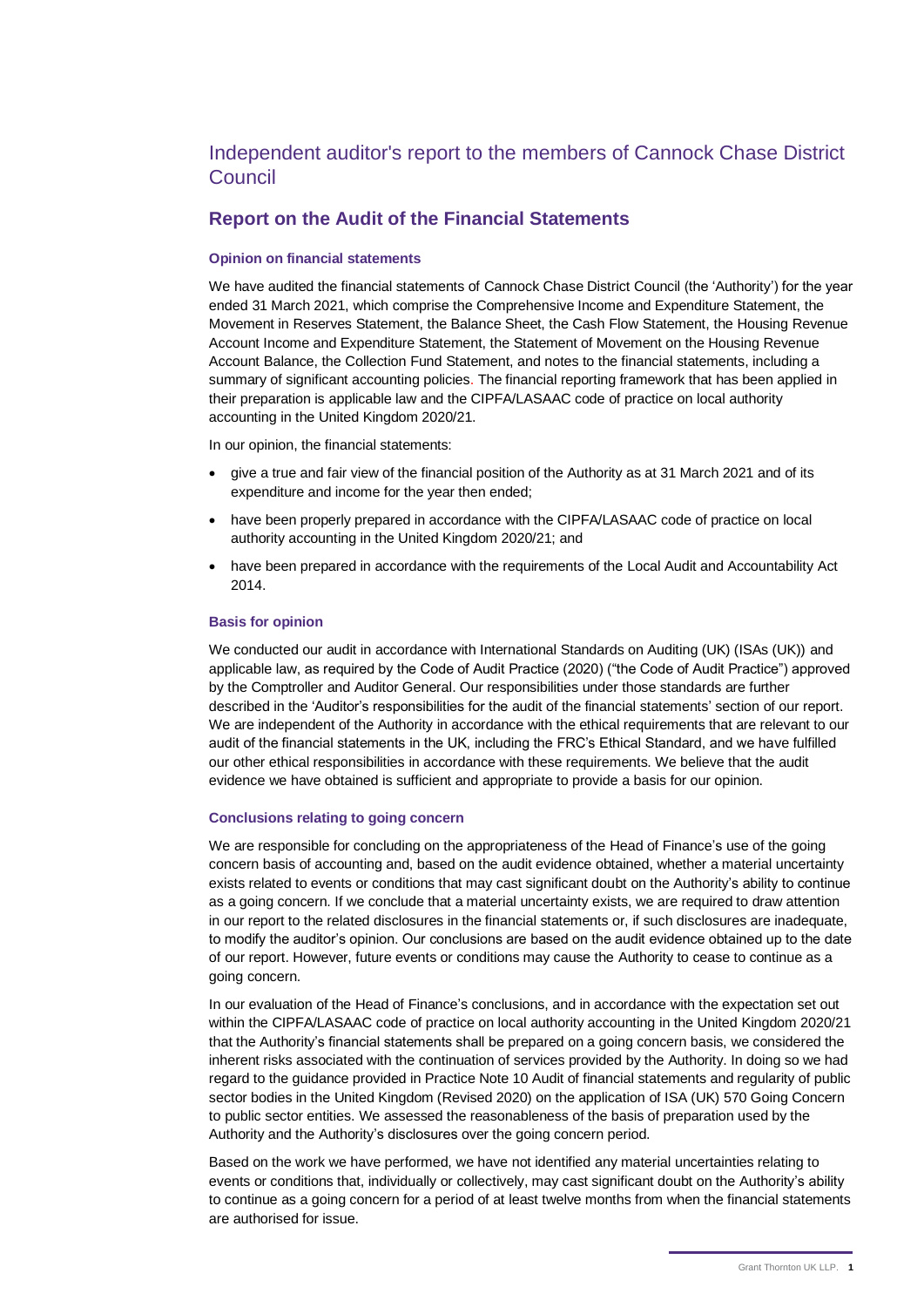In auditing the financial statements, we have concluded that the Head of Finance's use of the going concern basis of accounting in the preparation of the financial statements is appropriate.

 The responsibilities of the Head of Finance with respect to going concern are described in the 'Responsibilities of the Authority, the Head of Finance and Those Charged with Governance for the financial statements' section of this report.

#### **Other information**

 The Head of Finance is responsible for the other information. The other information comprises the information included in the Annual Governance Statement and the Statement of Accounts, other than the financial statements, and our auditor's report thereon. Our opinion on the financial statements does not cover the other information and, except to the extent otherwise explicitly stated in our report, we do not express any form of assurance conclusion thereon.

 In connection with our audit of the financial statements, our responsibility is to read the other information and, in doing so, consider whether the other information is materially inconsistent with the financial statements or our knowledge obtained in the audit or otherwise appears to be materially misstated. If we identify such material inconsistencies or apparent material misstatements, we are required to determine whether there is a material misstatement in the financial statements or a material misstatement of the other information. If, based on the work we have performed, we conclude that there is a material misstatement of the other information, we are required to report that fact.

We have nothing to report in this regard.

#### **Other information we are required to report on by exception under the Code of Audit Practice**

 Under the Code of Audit Practice published by the National Audit Office in April 2020 on behalf of the Comptroller and Auditor General (the Code of Audit Practice) we are required to consider whether the Annual Governance Statement does not comply with 'delivering good governance in Local Government Framework 2016 Edition' published by CIPFA and SOLACE or is misleading or inconsistent with the information of which we are aware from our audit. We are not required to consider whether the Annual Governance Statement addresses all risks and controls or that risks are satisfactorily addressed by internal controls.

We have nothing to report in this regard.

#### **Opinion on other matters required by the Code of Audit Practice**

 In our opinion, based on the work undertaken in the course of the audit of the financial statements and our knowledge of the Authority, the other information published together with the financial statements in the Annual Governance Statement and the Statement of Accounts for the financial year for which the financial statements are prepared is consistent with the financial statements.

#### **Matters on which we are required to report by exception**

Under the Code of Audit Practice, we are required to report to you if:

- • we issue a report in the public interest under section 24 of the Local Audit and Accountability Act 2014 in the course of, or at the conclusion of the audit; or
- • we make a written recommendation to the Authority under section 24 of the Local Audit and Accountability Act 2014 in the course of, or at the conclusion of the audit; or
- • we make an application to the court for a declaration that an item of account is contrary to law under Section 28 of the Local Audit and Accountability Act 2014 in the course of, or at the conclusion of the audit; or;
- • we issue an advisory notice under Section 29 of the Local Audit and Accountability Act 2014 in the course of, or at the conclusion of the audit; or
- • we make an application for judicial review under Section 31 of the Local Audit and Accountability Act 2014, in the course of, or at the conclusion of the audit.

We have nothing to report in respect of the above matters.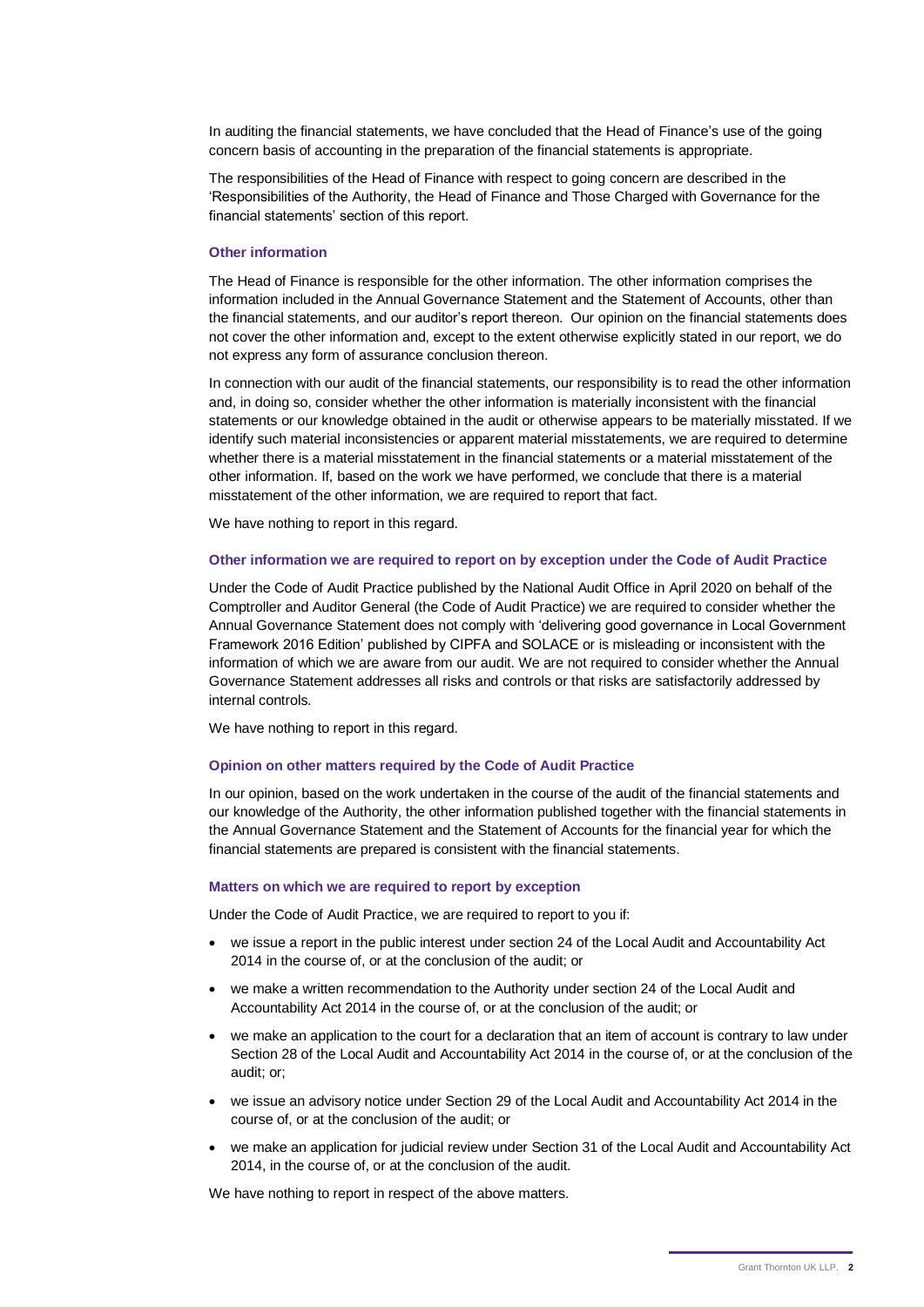## **Responsibilities of the Authority, the Head of Finance and Those Charged with Governance for the financial statements**

 As explained in the Statement of Responsibilities set out on page 25, the Authority is required to make arrangements for the proper administration of its financial affairs and to secure that one of its officers has the responsibility for the administration of those affairs. In this authority, that officer is the Head of Finance. The Head of Finance is responsible for the preparation of the Statement of Accounts, which includes the financial statements, in accordance with proper practices as set out in the CIPFA/LASAAC code of practice on local authority accounting in the United Kingdom 2020/21, for being satisfied that they give a true and fair view, and for such internal control as the Head of Finance determines is necessary to enable the preparation of financial statements that are free from material misstatement, whether due to fraud or error.

 In preparing the financial statements, the Head of Finance is responsible for assessing the Authority's ability to continue as a going concern, disclosing, as applicable, matters related to going concern and using the going concern basis of accounting unless there is an intention by government that the services provided by the Authority will no longer be provided.

 The Audit and Governance Committee is Those Charged with Governance. Those Charged with Governance are responsible for overseeing the Authority's financial reporting process.

#### **Auditor's responsibilities for the audit of the financial statements**

 Our objectives are to obtain reasonable assurance about whether the financial statements as a whole are free from material misstatement, whether due to fraud or error, and to issue an auditor's report that includes our opinion. Reasonable assurance is a high level of assurance but is not a guarantee that an audit conducted in accordance with ISAs (UK) will always detect a material misstatement when it exists. Misstatements can arise from fraud or error and are considered material if, individually or in the aggregate, they could reasonably be expected to influence the economic decisions of users taken on the basis of these financial statements.

 A further description of our responsibilities for the audit of the financial statements is located on the Financial Reporting Council's website at: [www.frc.org.uk/auditorsresponsibilities.](http://www.frc.org.uk/auditorsresponsibilities) This description forms part of our auditor's report.

### Explanation as to what extent the audit was considered capable of detecting irregularities, including fraud

 Irregularities, including fraud, are instances of non-compliance with laws and regulations. We design procedures in line with our responsibilities, outlined above, to detect material misstatements in respect of irregularities, including fraud. Owing to the inherent limitations of an audit, there is an unavoidable risk that material misstatements in the financial statements may not be detected, even though the audit is properly planned and performed in accordance with the ISAs (UK).

 The extent to which our procedures are capable of detecting irregularities, including fraud is detailed below:

- • We obtained an understanding of the legal and regulatory frameworks that are applicable to the Authority and determined that the most significant, which are directly relevant to specific assertions in the financial statements, are those related to the reporting frameworks (international accounting standards as interpreted and adapted by the CIPFA/LASAAC code of practice on local authority accounting in the United Kingdom 2020/21, The Local Audit and Accountability Act 2014, the Accounts and Audit Regulations 2015 and the Local Government Act 2003.
- • We enquired of senior officers and the Audit and Governance Committee, concerning the Authority's policies and procedures relating to:
	- − the identification, evaluation and compliance with laws and regulations;
	- − the detection and response to the risks of fraud; and
	- − the establishment of internal controls to mitigate risks related to fraud or non-compliance with laws and regulations.
- • We enquired of senior officers, internal audit and the Audit and Governance Committee, whether they were aware of any instances of non-compliance with laws and regulations or whether they had any knowledge of actual, suspected or alleged fraud.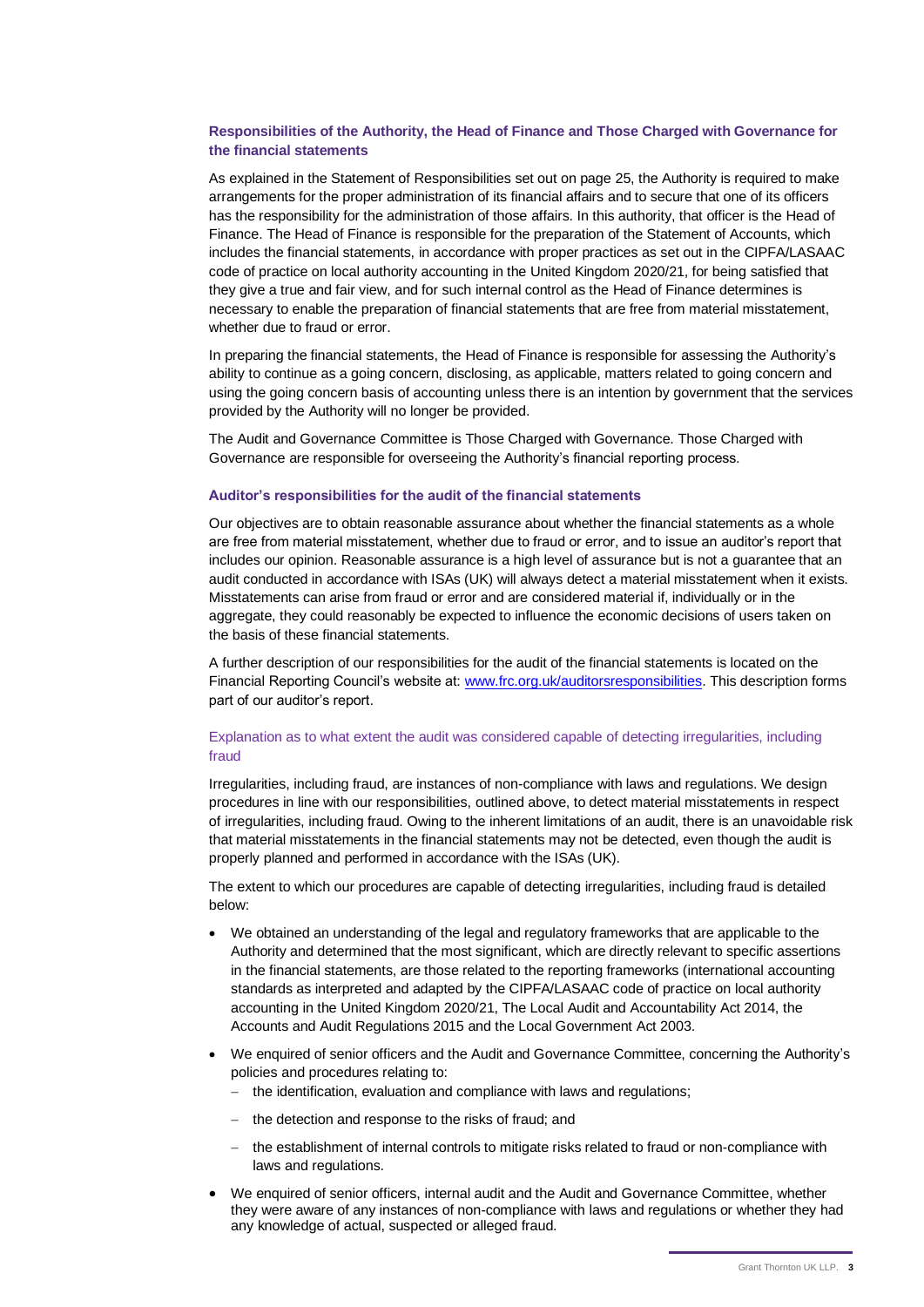- • We assessed the susceptibility of the Authority's financial statements to material misstatement, including how fraud might occur, by evaluating officers' incentives and opportunities for manipulation of the financial statements. This included the evaluation of the risk of management override of controls. We determined that the principal risks were in relation to:
	- − The use of journal entries;
	- − Estimates and the use of unsupported of favourable assumptions which demonstrate indications of possible management bias**.**
- • Our audit procedures involved:
	- − evaluation of the design effectiveness of controls that the Head of Finance has in place to prevent and detect fraud;
	- − journal entry testing, with a focus on unusual journals with specific risk characteristics and large value journals**;**
	- − challenging assumptions and judgements made by management in its significant accounting estimates in respect of land and buildings and defined benefit pensions liability valuations**;**
	- − assessing the extent of compliance with the relevant laws and regulations as part of our procedures on the related financial statement item.
- • These audit procedures were designed to provide reasonable assurance that the financial statements were free from fraud or error. The risk of not detecting a material misstatement due to fraud is higher than the risk of not detecting one resulting from error and detecting irregularities that result from fraud is inherently more difficult than detecting those that result from error, as fraud may involve collusion, deliberate concealment, forgery or intentional misrepresentations. Also, the further removed non-compliance with laws and regulations is from events and transactions reflected in the financial statements, the less likely we would become aware of it.
- • The team communications in respect of potential non-compliance with relevant laws and regulations, including the potential for fraud in revenue and expenditure recognition, and the significant accounting estimates related to land and buildings and defined benefit pensions liability valuations.
- • Assessment of the appropriateness of the collective competence and capabilities of the engagement team included consideration of the engagement team's.
	- − understanding of, and practical experience with audit engagements of a similar nature and complexity through appropriate training and participation
	- − knowledge of the local government sector
	- − understanding of the legal and regulatory requirements specific to the Authority including:
		- − the provisions of the applicable legislation
		- − guidance issued by CIPFA/LASAAC and SOLACE
		- − the applicable statutory provisions.
- • In assessing the potential risks of material misstatement, we obtained an understanding of:
	- − the Authority's operations, including the nature of its income and expenditure and its services and of its objectives and strategies to understand the classes of transactions, account balances, expected financial statement disclosures and business risks that may result in risks of material misstatement.
	- − the Authority's control environment, including the policies and procedures implemented by the Authority to ensure compliance with the requirements of the financial reporting framework.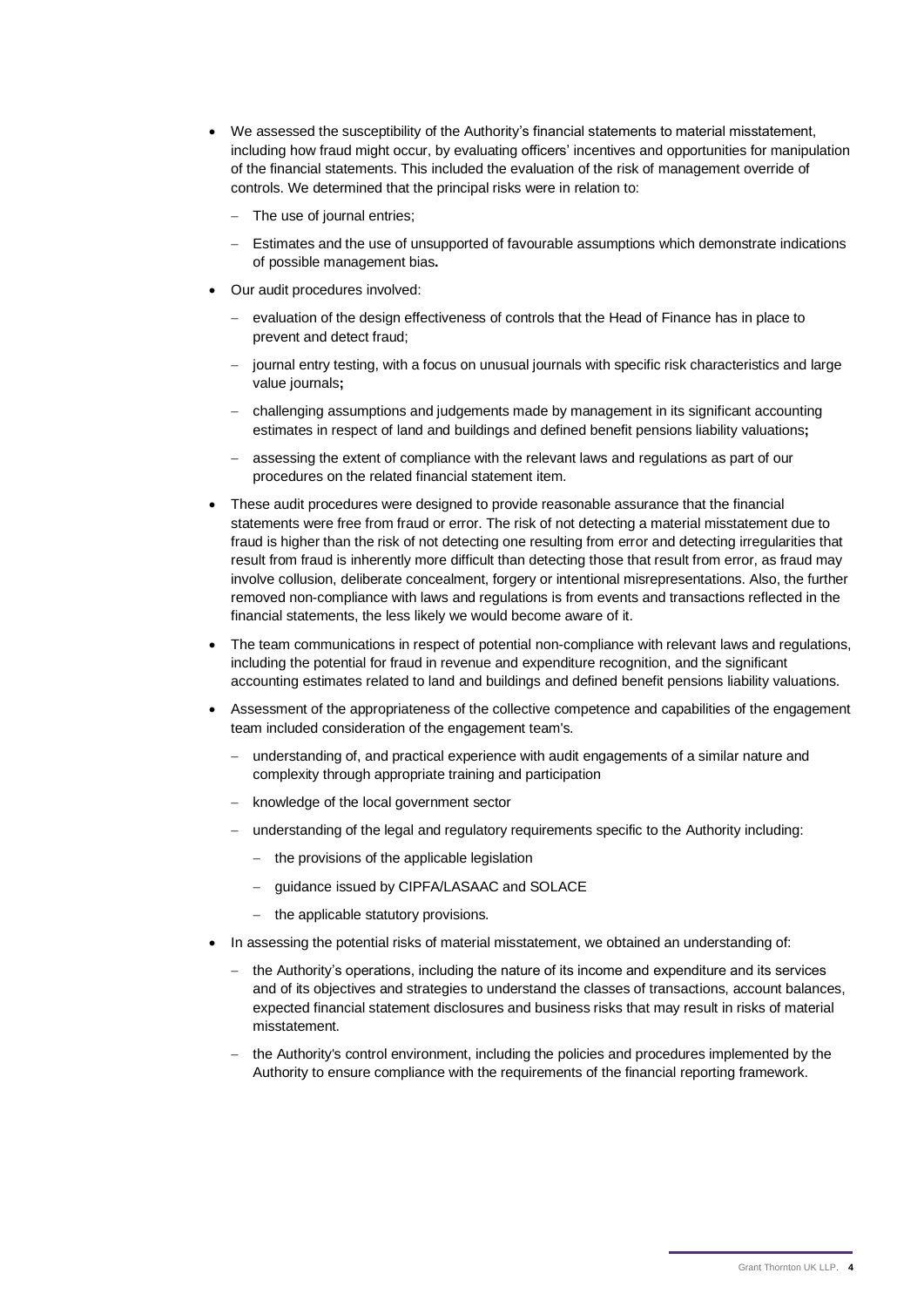# **arrangements for securing economy, efficiency and effectiveness in its Report on other legal and regulatory requirements – the Authority's use of resources**

## **Matter on which we are required to report by exception – the Authority's arrangements for securing economy, efficiency and effectiveness in its use of resources**

 Under the Code of Audit Practice, we are required to report to you if, in our opinion, we have not been able to satisfy ourselves that the Authority has made proper arrangements for securing economy, efficiency and effectiveness in its use of resources for the year ended 31 March 2021.

 Our work on the Authority's arrangements for securing economy, efficiency and effectiveness in its use of resources is not yet complete. The outcome of our work will be reported in our commentary on the Authority's arrangements in our Auditor's Annual Report. If we identify any significant weaknesses in these arrangements, these will be reported by exception in a further auditor's report. We are satisfied that this work does not have a material effect on our opinion on the financial statements for the year ended 31 March 2021.

#### **Responsibilities of the Authority**

 The Authority is responsible for putting in place proper arrangements for securing economy, efficiency and effectiveness in its use of resources, to ensure proper stewardship and governance, and to review regularly the adequacy and effectiveness of these arrangements.

## **Auditor's responsibilities for the review of the Authority's arrangements for securing economy, efficiency and effectiveness in its use of resources**

 We are required under Section 20(1)(c) of the Local Audit and Accountability Act 2014 to be satisfied that the Authority has made proper arrangements for securing economy, efficiency and effectiveness in its use of resources. We are not required to consider, nor have we considered, whether all aspects of the Authority's arrangements for securing economy, efficiency and effectiveness in its use of resources are operating effectively.

 We undertake our review in accordance with the Code of Audit Practice, having regard to the guidance issued by the Comptroller and Auditor General in April 2021. This guidance sets out the arrangements that fall within the scope of 'proper arrangements'. When reporting on these arrangements, the Code of Audit Practice requires auditors to structure their commentary on arrangements under three specified reporting criteria:

- • Financial sustainability: how the Authority plans and manages its resources to ensure it can continue to deliver its services;
- • Governance: how the Authority ensures that it makes informed decisions and properly manages its risks; and
- • Improving economy, efficiency and effectiveness: how the Authority uses information about its costs and performance to improve the way it manages and delivers its services.

 We document our understanding of the arrangements the Authority has in place for each of these three specified reporting criteria, gathering sufficient evidence to support our risk assessment and commentary in our Auditor's Annual Report. In undertaking our work, we consider whether there is evidence to suggest that there are significant weaknesses in arrangements.

## **Report on other legal and regulatory requirements – Delay in certification of completion of the audit**

 We cannot formally conclude the audit and issue an audit certificate for Cannock Chase District Council for the year ended 31 March 2021 in accordance with the requirements of the Local Audit and Accountability Act 2014 and the Code of Audit Practice until we have completed:

 • our work on the Authority's arrangements for securing economy, efficiency and effectiveness in its use of resources and issued our Auditor's Annual Report'